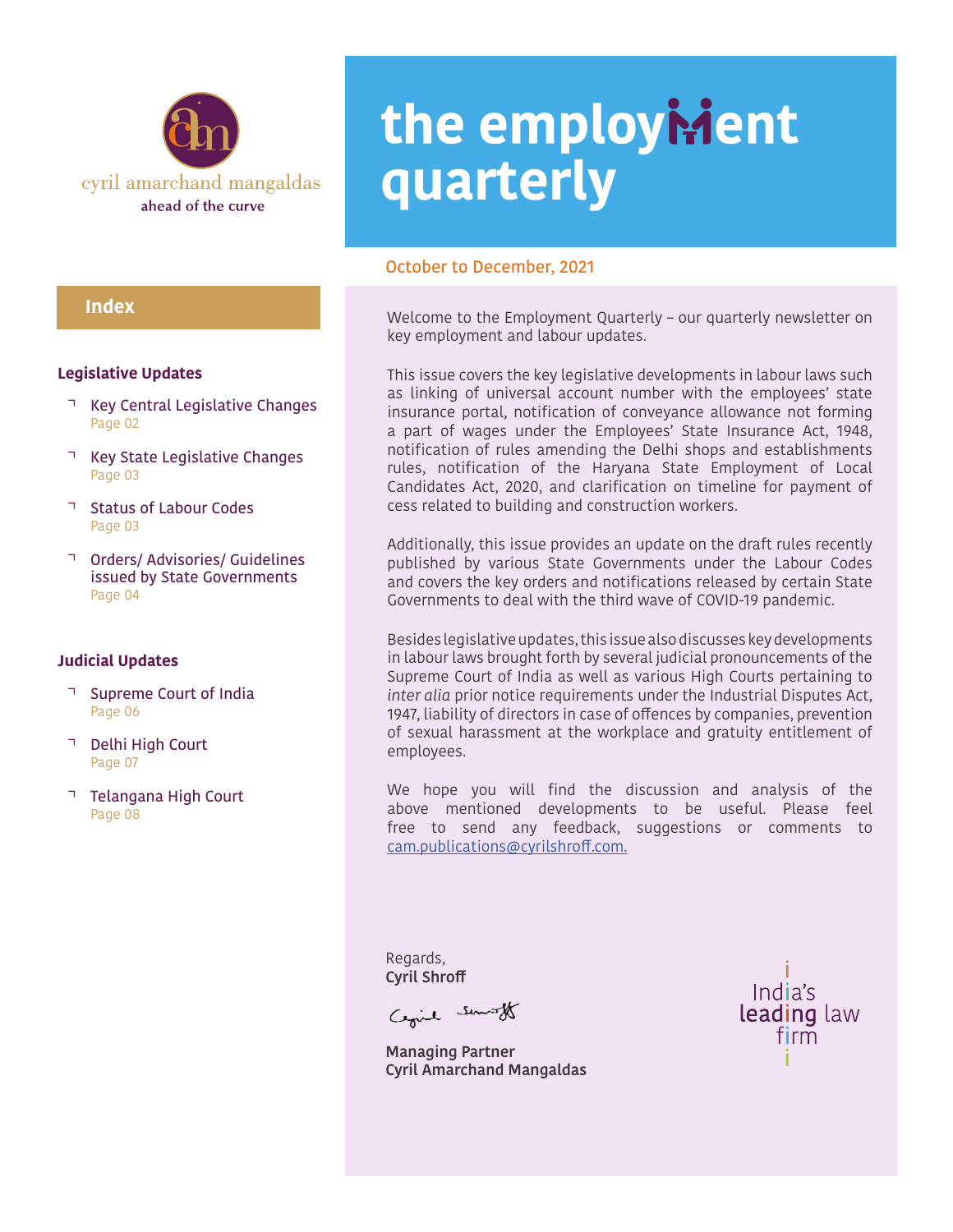October to December, 2021

### **LEGISLATIVE UPDATES**

#### **I. Key Central Legislative Changes**

#### **A. EPFO clarification on the status of Singapore citizens in India**

By virtue of the Comprehensive Economic Cooperation Agreement signed by India and Singapore in 2005 (which is treated at par with the Social Security Agreement signed by India with other countries), read with the Employees' Provident Funds Scheme, 1952 (**EPF Scheme**), citizens of Singapore working in India, contributing to the social security scheme in Singapore, fall within the category of 'excluded employees' for the purposes of the EPF Scheme. In a circular dated March 14, 2017, the Employees' Provident Fund Organization (**EPFO**) had clarified that Singapore citizens who are rendering services in India temporarily and contributing to the social security scheme in Singapore are to be treated as 'excluded employees'1 under the EPF Scheme. Employers are not required to make provident fund contributions in respect of excluded employees.

Further to the above, the EPFO, by way of a circular dated October 21, 2021, has noted that the authorities were facing certain difficulties in ascertaining a Singapore citizen's contribution to the social security scheme back home. To facilitate this ascertainment, a form (physical or electronic) in the nature of a certification that an employee is contributing to the social security scheme in the home country was finalised between India and Singapore in a bilateral meeting. In this regard, the EPFO has advised the regional offices and other authorities under it to take into consideration such certification received from the employer of the relevant employees, to determine whether such employees fall within the category of 'excluded employee' under the Employees' Provident Funds and Miscellaneous Provisions Act, 1952.

### **B. Employers to enter UAN of employees in ESIC portal**

The Employees' State Insurance Corporation (**ESIC**), by way of a circular dated December 9, 2021, has brought to the notice of covered establishments that pursuant to a decision of the Ministry of Labour and Employment, ESIC insurance numbers of insured persons (**IP**) are to be linked with the Universal Account Number (**UAN**) allotted by the EPFO, to such IPs.

In the way that the EPFO ensures easy withdrawals, settlements and transfers based on the UANs of the employees, a similar facility has now been made available through the Employees' State Insurance portal. An employer can now enter the UAN of IPs through the portal, following which it can be verified with the EPFO and eventually leading to easy access to various processes and benefits under the Employees' State Insurance Act, 1948 (**ESI Act**).

#### **C. ESIC directs that conveyance allowance will not form part of 'wages' as per the judgment of the Supreme Court**

By way of an internal circular dated November 1, 2021, the ESIC has instructed its officers to take into account the judgment of the Supreme Court of India in the case of *Employees State Insurance Corporation vs. Texmo Industries (SLP (C) No. 811/2021)*, wherein it was held that payment of conveyance allowance does not fall under the definition of the term 'wages' under the ESI Act, and also noted that the judgment would be implemented from the date on which it was delivered, i.e., March 8, 2021. The Supreme Court held that the definition of wages under the ESI Act excludes travelling allowance, which is not defined under the ESI Act or the Industrial Disputes Act, 1947. In the absence of a definition, the meaning of the same has to be construed as per its ordinary meaning, which would cover expenses



 $\Gamma_1$  As per Paragraph 2(f) under Paragraph 83 of the EPF Scheme, the definition of an 'Excluded Employee' covers "*an International Worker, who is contributing to a social security programme of his country of origin, either as a citizen or resident, with whom India has entered into a bilateral comprehensive economic agreement containing a clause on social security prior to 1st October, 2008, which specifically exempts natural persons of either country to contribute to the social security fund of the host country.*"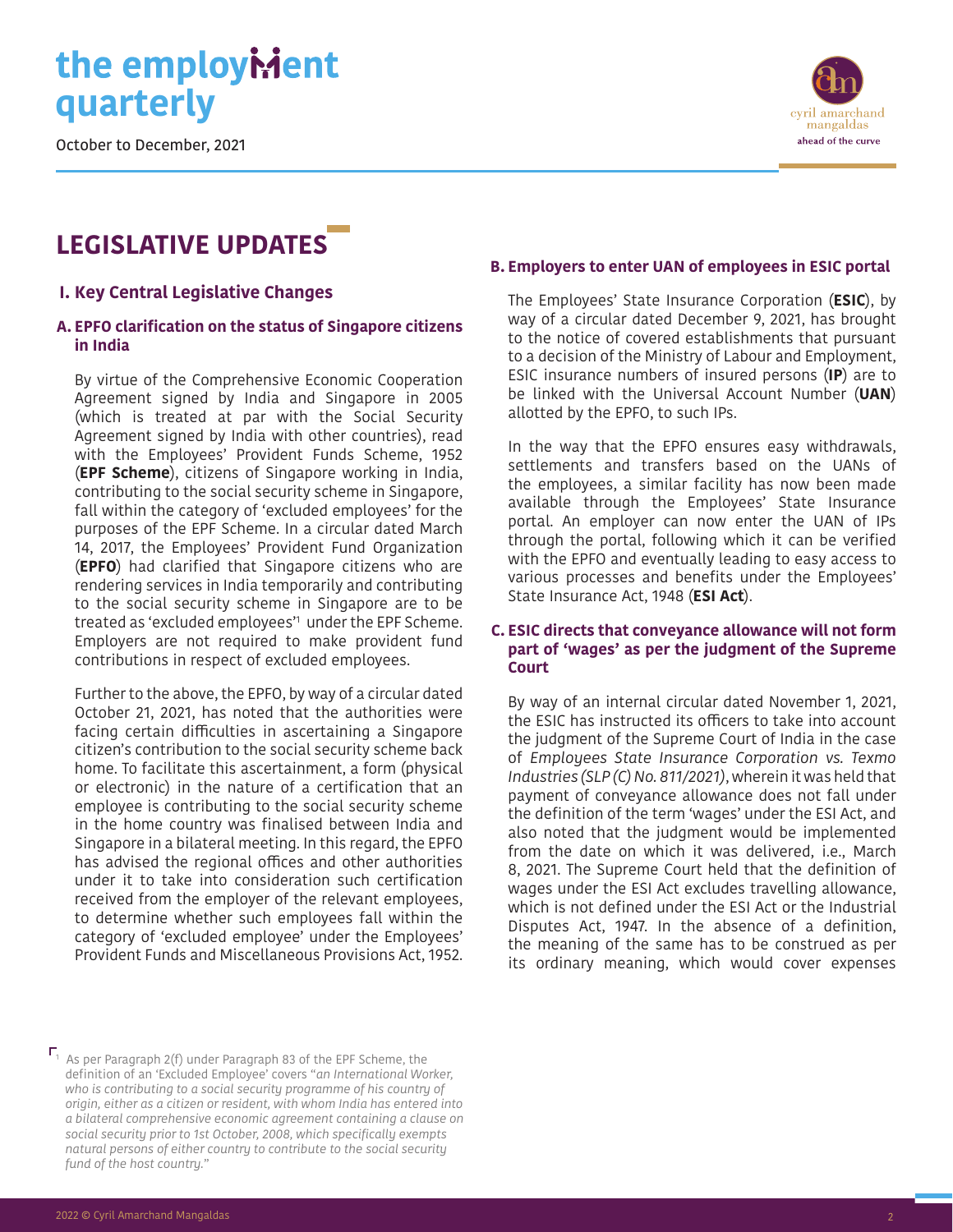October to December, 2021



for travel in connection with work, whether regular commute to and from work or other occasional travel for work. As long as conveyance allowance is being paid towards achieving a similar purpose, regardless of its nomenclature, it shall be excluded from the definition of 'wages' in the same way as travelling allowance.

Accordingly, the ESIC has instructed all of its regional and sub-regional offices to follow and ensure strict compliance with the above decision when determining which salary components constitute 'wages' for the purpose of computation of contributions under the ESI Act. The aforesaid exclusion of a component from the definition of wages cannot be done merely based on nomenclature; instead it will have to be done on a case-by-case basis by relying on an analysis of the real nature of the component.

#### **II.KEY STATE LEGISLATIVE CHANGES**

#### **A. Amendment to Delhi Shops and Establishments Rules**

On November 15, 2021, the Labour Department of Delhi notified the Delhi Shops and Establishments (Amendment) Rules, 2021 (**Delhi Rules**) to amend certain provisions under the Delhi Shops and Establishments Rules, 1954.

The key changes under the Delhi Rules relate to implementation of an online system (i.e., on the Shop & Establishment portal of the Labour Department) for the following:

- (a) application for registration of establishment;
- (b) generation of registration certificate in Form C; and
- (c) notification of any changes in respect of any information specified under Section 5(1) of the Delhi Shops and Establishments Act, 1954, such as name of the establishment and/or the employer, address of the establishment, number of employees, or any other prescribed information.

In addition to the above, the Delhi Rules have substituted Form G under the old rules with a new form, which



includes details such as date of termination, reasons for termination, leaves rejected etc. Further, the Delhi Rules have deleted Form H (Register of Employment and Remuneration of Employees) and Form I (Register of Leaves), which are no longer required to be maintained by employers.

#### **B. Haryana State Employment of Local Candidates Act, 2020**

The Government of Haryana, by way of a notification dated November 6, 2021, has notified the Haryana State Employment of Local Candidates Act, 2020 (**Haryana Local Candidates Act**). The Haryana Local Candidates Act will come into effect from January 15, 2022 and will be effective for a period of 10 years from the effective date.

The Haryana Local Candidates Act is applicable to: (a) all private companies, societies, partnership firms, trusts, any person employing 10 or more persons in Haryana; or (b) any other entity as may be notified by the Government. The Haryana Local Candidates Act requires private sector employers to reserve 75% of job posts that offer a salary of less than INR 30,000 to local candidates in Haryana, as defined under the Haryana Local Candidates Act.

The Government of Haryana, by way of a notification dated January 10, 2022, has published the Haryana State Employment of Local Candidates Rules, 2021, and the same will come into effect from January 15, 2022.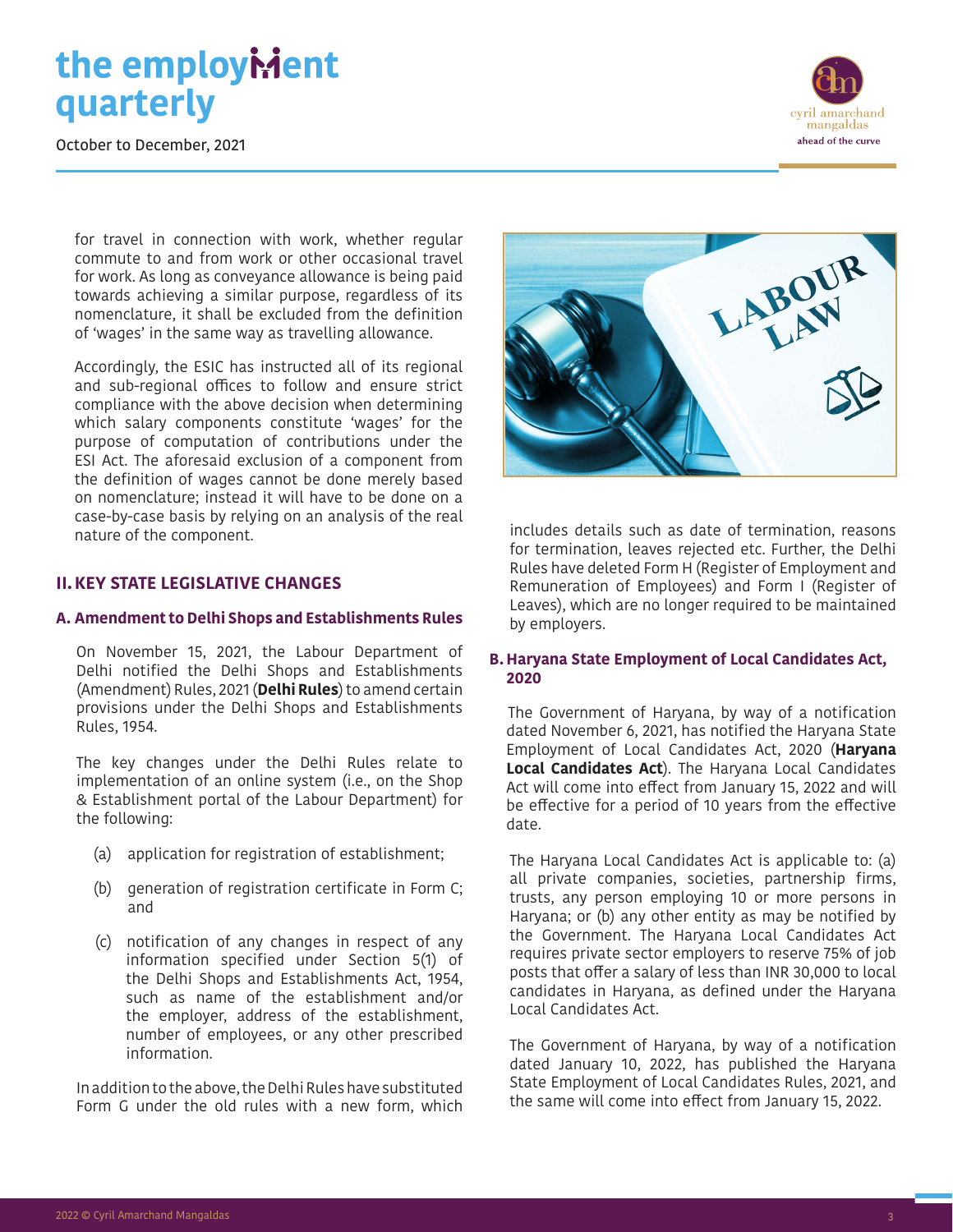October to December, 2021



#### **III. STATUS OF LABOUR CODES**

#### **A.Rules released under the Industrial Relations Code, 2020 by various states**

During the period starting from October 1, 2021 until December 31, 2021, the rules under the Industrial Relations Code, 2020 (**IR Code**) were released by Governments of Gujarat, Assam, Goa, Puducherry and Manipur, and were open for objections and suggestions.

The state rules under the IR Code will come into force from the date of commencement of the IR Code.

#### **B. Rules released under the Code on Wages, 2019 by various states**

During the period starting from October 1, 2021 until December 31, 2021, the rules under the Code on Wages, 2019 (**Wages Code**) were released by the Governments of Gujarat, Assam, Delhi, Kerala, Puducherry and Manipur, and the same were open for objections and suggestions.

The state rules under the Wages Code will come into force from the date of commencement of the Wages Code.

#### **C. Rules released under the Code on Social Security, 2020 by various states**

During the period starting from October 1, 2021 until December 31, 2021, the rules under the Code on Social Security, 2020 (**SS Code**) were released by the Governments of Gujarat, Assam, Goa, Himachal Pradesh, Kerala and Manipur, and the same were open for objections and suggestions.

The state rules under the SS Code will come into force from the date of commencement of the SS Code.

#### **D. Rules released under the Occupational Safety, Health and Working Conditions Code, 2020 by various states**

During the period starting from October 1, 2021 until December 31, 2021, the rules under the Occupational Safety, Health and Working Conditions Code, 2020 (**OSH Code**) were released by Governments of Bihar, Kerala, Puducherry and Manipur, and the same were open for objections and suggestions.

The state rules under the OSH Code will come into force from the date of commencement of the OSH Code.

#### **IV.ORDERS/ ADVISORIES/ GUIDELINES ISSUED BY STATE GOVERNMENTS**

In light of the subsisting pandemic and the sharp rise in the number of COVID-19 positive cases in India, several State Governments have issued orders, advisories and guidelines to curb its rapid spread. While this newsletter aims to cover the key employment law updates for the period October 1 to December 31, 2021, we have also covered certain recent employment updates (post December 31, 2021) that pertain to the captioned matter. Given that the situation is evolving fast, it is advisable to refer to the latest notifications that may be issued in this regard. The key updates in this regard are set out below.

#### **A. Karnataka**

The Government of Karnataka has issued orders dated January 4, 2022 and January 11, 2022 (together, **Karnataka Order**), which will remain in effect till January 31, 2022, imposing restrictions in addition to the previous COVID-19 orders issued by the Government of Karnataka, including the order dated July 3, 2021 which inter alia provides that all offices and establishments are required to strictly follow COVID-19 appropriate behaviour (such as social distancing, wearing masks, sanitisation etc.).

The Karnataka Order *inter alia* provides that:

- (a) all offices will function five days a week from Monday to Friday during the period of continuation of the Karnataka Order;
- (b) there shall be curfew on all weekends, from Friday 10 pm to Monday 5 am across Karnataka (**Weekend Curfew**); and
- (c) during the Weekend Curfew, all the industries including those in the IT sector are exempted from the restriction of Weekend Curfew, and their employees are allowed to-and-fro movement upon producing a valid identity card issued by their employer.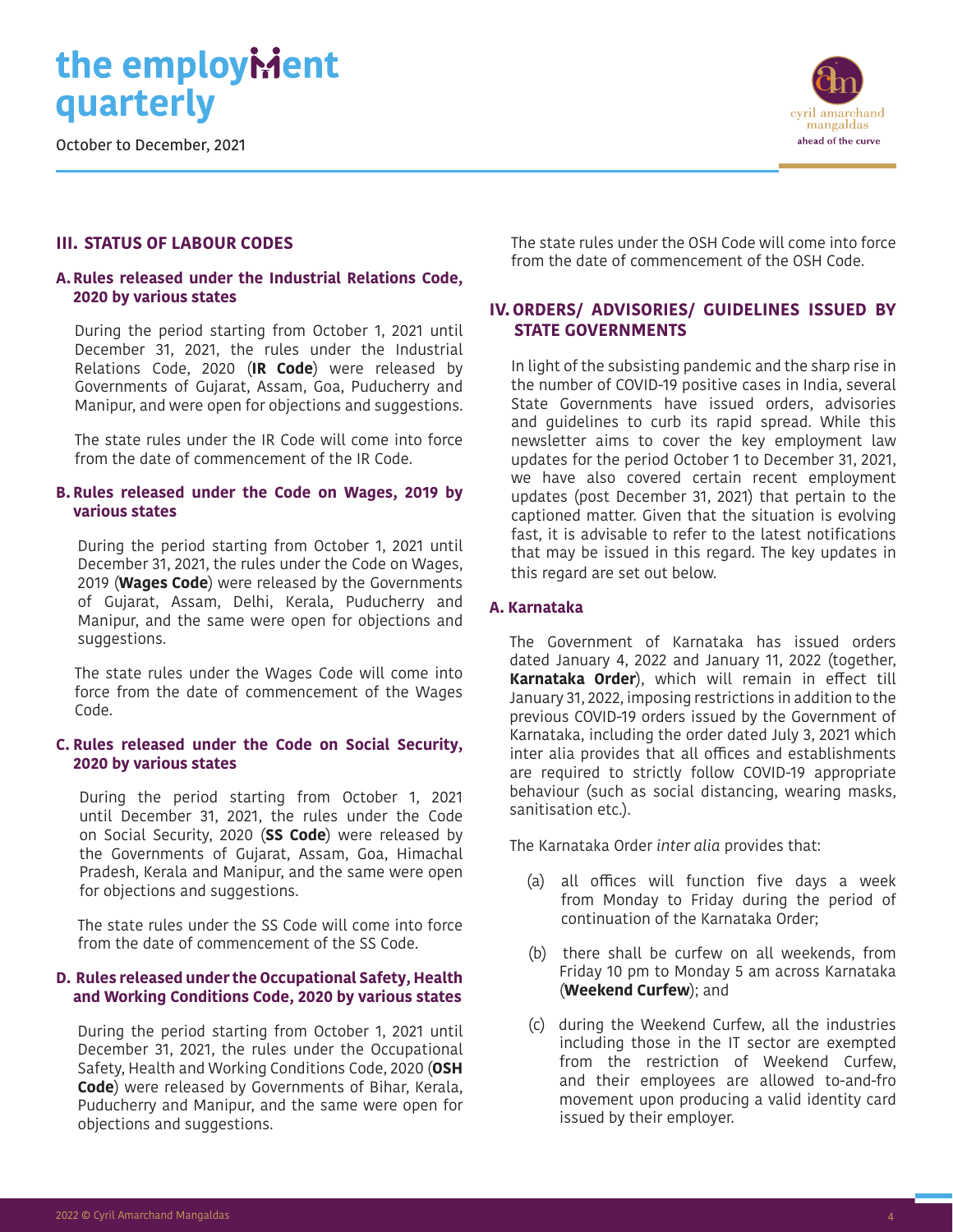October to December, 2021



The Karnataka Order has been supplemented by an order dated January 5, 2022, whereby the Labour Department of Karnataka has been directed to ensure that the employees working in industries/factories, including IT industries, are double vaccinated and strictly follow COVID-19 appropriate behaviour at their workplace. Further, the local labour officer along with a Health Department official are required to verify: (a) the vaccination status of the employees working in the said establishments; and (b) employer's compliance with COVID-19 appropriate behaviour at the workplace.

#### **B. Maharashtra**

The Government of Maharashtra has issued an order dated January 8, 2022 (**Maharashtra Order**) enforcing certain emergency measures to prevent and contain the spread of COVID-19, especially the Omicron variant. The Maharashtra Order imposes various restrictions in relation to public movement, government and private offices, social gatherings etc. The Maharashtra Order has come into effect on January 10, 2022 and will continue to remain in force until the issuance of a new order.

The Maharashtra Order provides the following in relation to private offices:

- (a) Office management are required to rationalise the number of employees by way of work from home and by staggering working hours.
- (b) It is advised not to exceed the 50% attendance mark in office. In this regard, the management may consider flexible hours for employees as well as keeping offices open for 24 hours and working in shifts.
- (c) If an office has staggered timings and is working at odd hours, then travelling for office purposes is to be considered as movement for essential purposes on production of ID cards by employees. For such travel, safety and convenience of women employees must be taken into consideration.
- (d) Only fully vaccinated employees should attend office physically. Non-vaccinated employees must be encouraged to go for full vaccination.
- (e) Office management shall ensure that COVID-19 appropriate behaviour (as prescribed under the Maharashtra Order) is strictly adhered to in the workplace at all times.
- (f) Office management should provide for thermal scanners and hand sanitisers.
- (g) Any organisation or establishment that fails to follow COVID-19 appropriate behaviour or any standard operating procedures shall be liable to be punished with a fine of INR 50,000 for each such incidence of failures. Repeated failure may lead to closure of organisation or establishment until the notification of COVID-19 as a disaster remains in force.

#### **C. Delhi**

The Government of Delhi has issued an order dated January 11, 2022, directing closure of all unexempted private offices and requiring employees of such offices to work from home. The order will continue to remain in force until the issuance of further orders.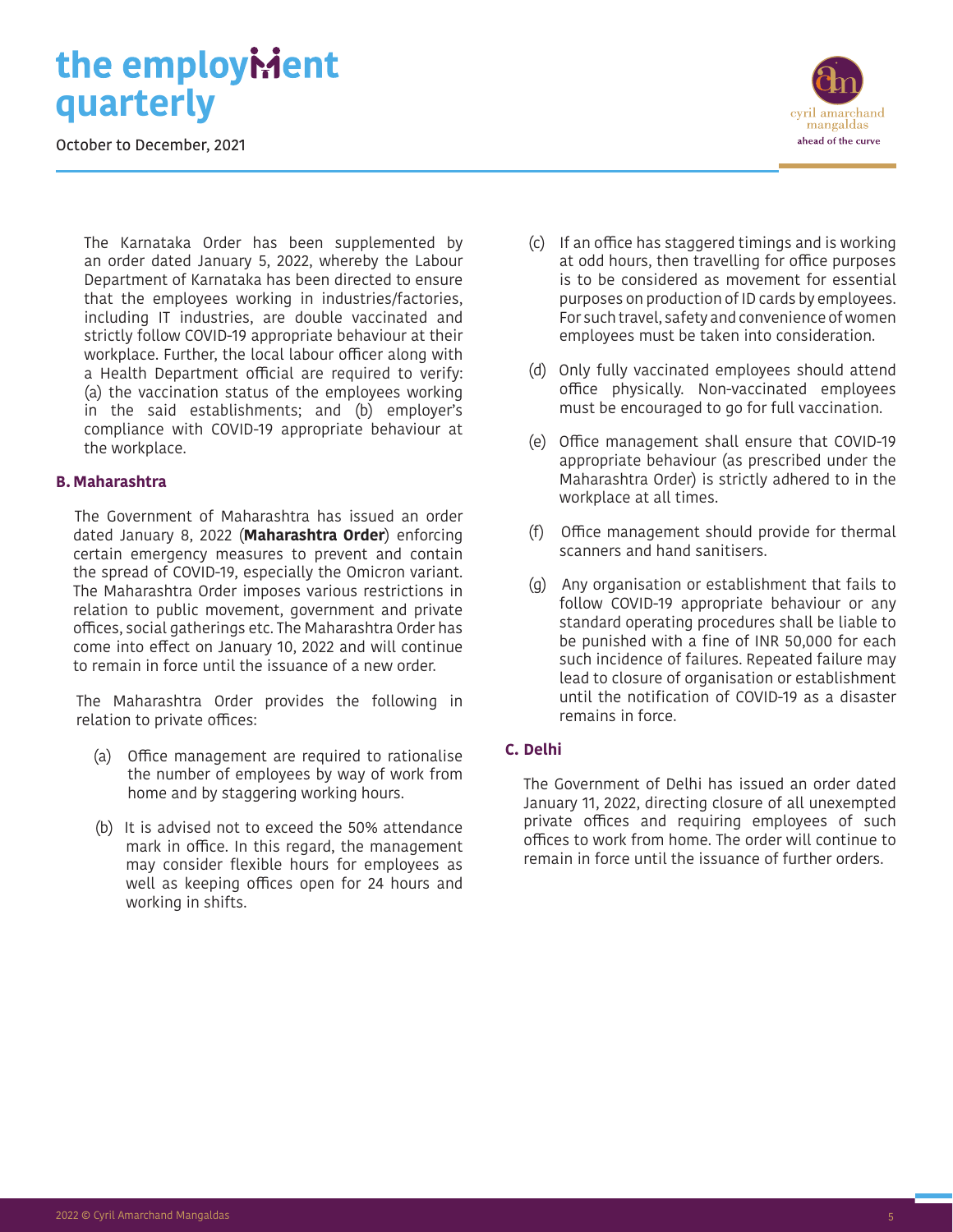October to December, 2021

### **JUDICIAL UPDATES**

**Supreme Court of India**

#### **A.Section 9A of the Industrial Disputes Act, 1947 is attracted when there is a transfer of employment for reasons within an employer's control**

In *Caparo Engineering India Ltd. v. Ummed Singh Lodhi and Ors. (2021 SCC OnLine SC 973)*, the Supreme Court of India held that if there is a transfer of employment from one unit to another for reasons that are not outside the employer's control, the employer would be required to provide prior notice of change under Section 9A of the Industrial Disputes Act, 1947 (**ID Act**).

In this case, the respondent employees were employed in the capacity of 'workmen' within the meaning of the ID Act at the appellant's factory in Dewas and were subsequently transferred to Chopanki in the capacity of supervisors. The workmen raised this issue as an industrial dispute through their union with the Labour Court and claimed that their transfer was in violation of Section 9A of the ID Act. Against this, the appellant employer argued that the transfer was implemented since the production had reduced in Dewar and the workmen had become surplus, and transfer in such situations was permitted under their existing conditions of employment. Accordingly, the employer claimed that there was no change in the service conditions necessitating compliance with Section 9A of the ID Act.

The Labour Court held that the employer could not prove reduction in production or that the workmen had become surplus, and the transfer was affected to reduce the number of workmen employed in Dewas, for which prior notice must be provided as per Section 9A read with Schedule IV (specifically Clause 11) of the ID Act. It has further observed that the workmen had been transferred to Chopanki in the role of supervisors, taking them outside the purview of the ID Act (which only applies to 'workmen'), and the same was also a change of condition of service under Schedule IV of the ID Act, for which the employer was required to provide notice of change under Section 9A of the ID Act, which it failed to do.





In appeals of the employer, the High Court of Madhya Pradesh and the Supreme Court of India upheld the decision of the Labour Court.

#### **B. Liability is attributable to directors of a company only if the crime was committed with their knowledge or if they failed to exercise due diligence**

In *Dayle De'souza v. Government of India through Deputy Chief Labour Commissioner (C) and Ors. (Crim. Appeal No. 1319 of 2021)*, the Supreme Court held that a person cannot be held liable under Section 22C of the Minimum Wages Act, 1948 (**MW Act**) (which pertains to offences by companies) merely because of his/her status or position as a director, manager, secretary or other officer of a company, unless the offence has been committed with his/her consent or negligence. It has been further held that the company has to be necessarily accused or summoned to be tried for the offence along with the director, in order to hold the director liable under Section 22C of the MW Act, since this Section pertains to 'offences by companies'.

In the present case, a company had entered into a contract for the maintenance and upkeep of ATMs of State Bank of India in certain locations. On inspection of one such ATM, a Labour Enforcement Officer identified certain non-compliances with the provisions of the MW Act (in relation maintenance of registers and display of notices) and accordingly, issued a notice to the director of the company. The director responded to the notice clarifying that he was not responsible for managing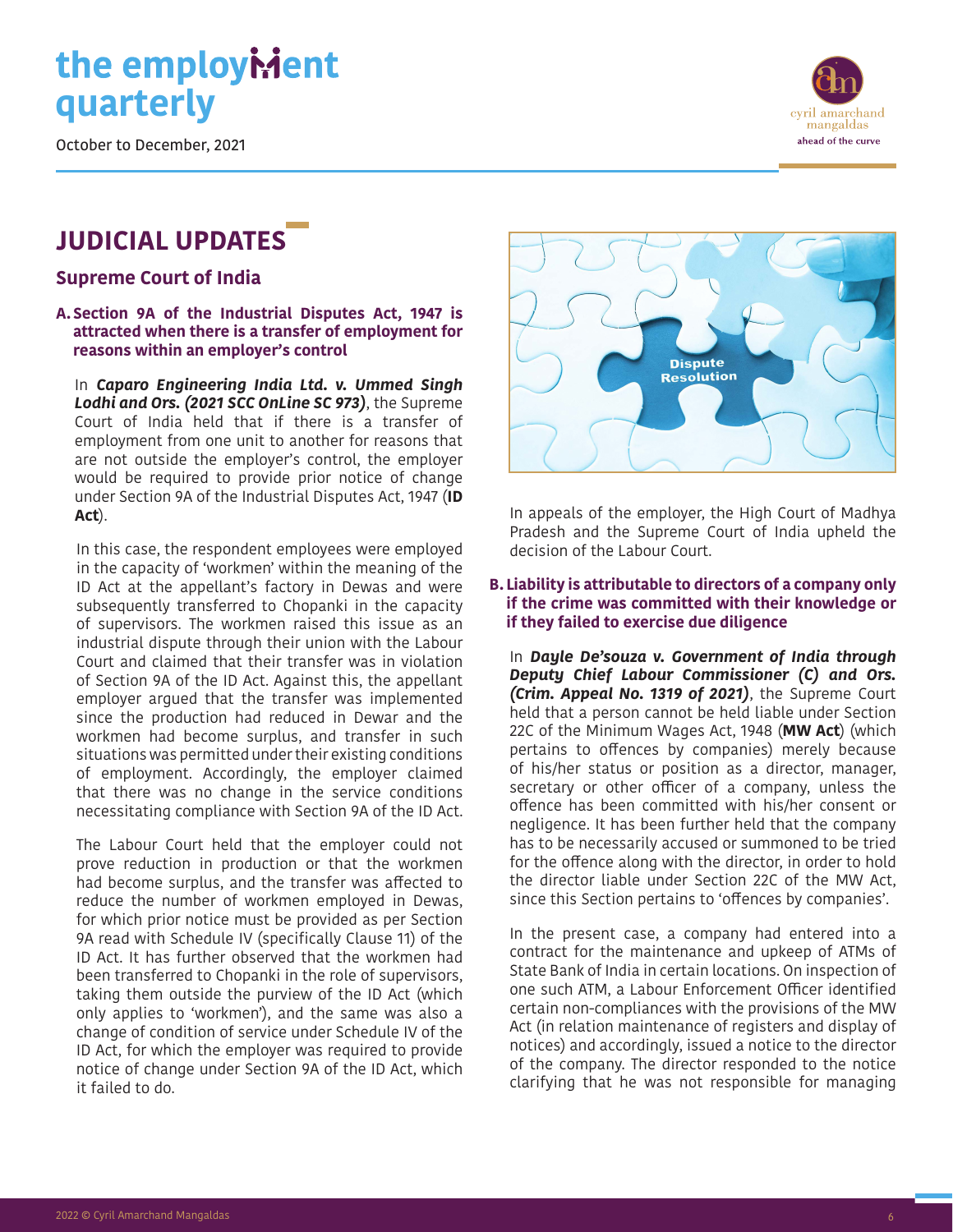October to December, 2021



the concerned establishment in respect of which the non-compliance was identified. However, the Labour Enforcement Officer disregarding the clarification provided by the director, filed a criminal complaint before the Chief Judicial Magistrate, who issued a bailable warrant against the director. Against this, the director filed a petition before the Madhya Pradesh High Court for quashing of the complaint, which was dismissed.

Consequently, the matter was appealed before the Supreme Court. Upon consideration of all the issues and facts, the Supreme Court noted that the complaint against the director was under Section 22C of the MW Act, which pertains to offence by companies. It further noted that the proviso of Section 22C (2) states that when an offence is committed by a company, and it is proven that it was committed with the knowledge or consent of or in connivance with or attributable to any neglect by a director, only then the director shall be deemed to be guilty.

Based on the above, the Supreme Court observed that since the director was not in-charge of or responsible for the conduct of the business at the time of commission of the offence, it cannot be said that the offence was committed with the knowledge/consent of or in connivance with the director. Accordingly, the Supreme Court, while quashing the order of the Chief Judicial Magistrate, held that a person cannot be prosecuted and punished merely because of their status or position as a director, manager, secretary or any other officer, unless the offence in question was committed with their consent or connivance or is attributable to any neglect on their part. It has further held that the director can be held liable under Section 22C of the MW Act, only if the company has been accused or summoned to be tried for the offence, which was not the case in the present situation.

#### **C. Extension of retirement age does not lead to the employee losing entitlement to gratuity**

In *G. B. Pant University of Agriculture and Technology v. Damodar Mathpal (SLP No. 1803 of 2018)*, the appellant university allowed its employees to extend their age of retirement to 60 years. Subsequently, the university withdrew the gratuity benefits extended to such employees who chose to extend their retirement age to 60 years, which was challenged by the employees

before the Uttarakhand High Court. The High Court held in favour of the employees and consequently, an appeal was filed by the university before the Supreme Court.

The Supreme Court while upholding the decision of the High Court, held that the mere exercise of the option by an employee to avail the benefit of extension of age of retirement to 60 years cannot operate against his/her entitlement to gratuity. The exercise of such an option will not deprive the employee of his/her right to gratuity, unless and until the university has been exempted from the provisions of the Payment of Gratuity Act, 1972 in strict compliance of Section 5 of the Payment of Gratuity Act, 1972, with prior approval of the relevant state government.

#### **DELHI HIGH COURT**

#### **A.Internal Committee does not have the jurisdiction to hear complaints against the employer as the jurisdiction lies with the Local Committee.**

In *A v. B (W.P. (C) 1103/2020)*, the aggrieved woman, an editor in the Akademi (*for the purposes of confidentiality, full name of the organisation is not disclosed in the judgment*), filed a complaint of sexual harassment with the local committee against the secretary of the Akademi, who was in-charge of dayto-day affairs, responsible for managing funds and property, and was also the custodian of its records. However, the Akademi, disregarding the complaint lying with the local committee, also assumed jurisdiction and constituted an internal committee to investigate into the complaint.

The question before the Delhi High Court was whether the internal committee of an organisation had the jurisdiction to hear the complaint of sexual harassment against an employee who would qualify as an 'employer' under the Sexual Harassment of Women at Workplace (Prevention Prohibition and Redressal) Act, 2013 (**POSH Act**).

The High Court considered the definition of 'employer' under Section 2 (g) of POSH Act and held that the scope of the definition was wide enough to include the secretary within its fold as he was in-charge of the day-to-day affairs of the Akademi and was also managing the properties and funds of the Akademi.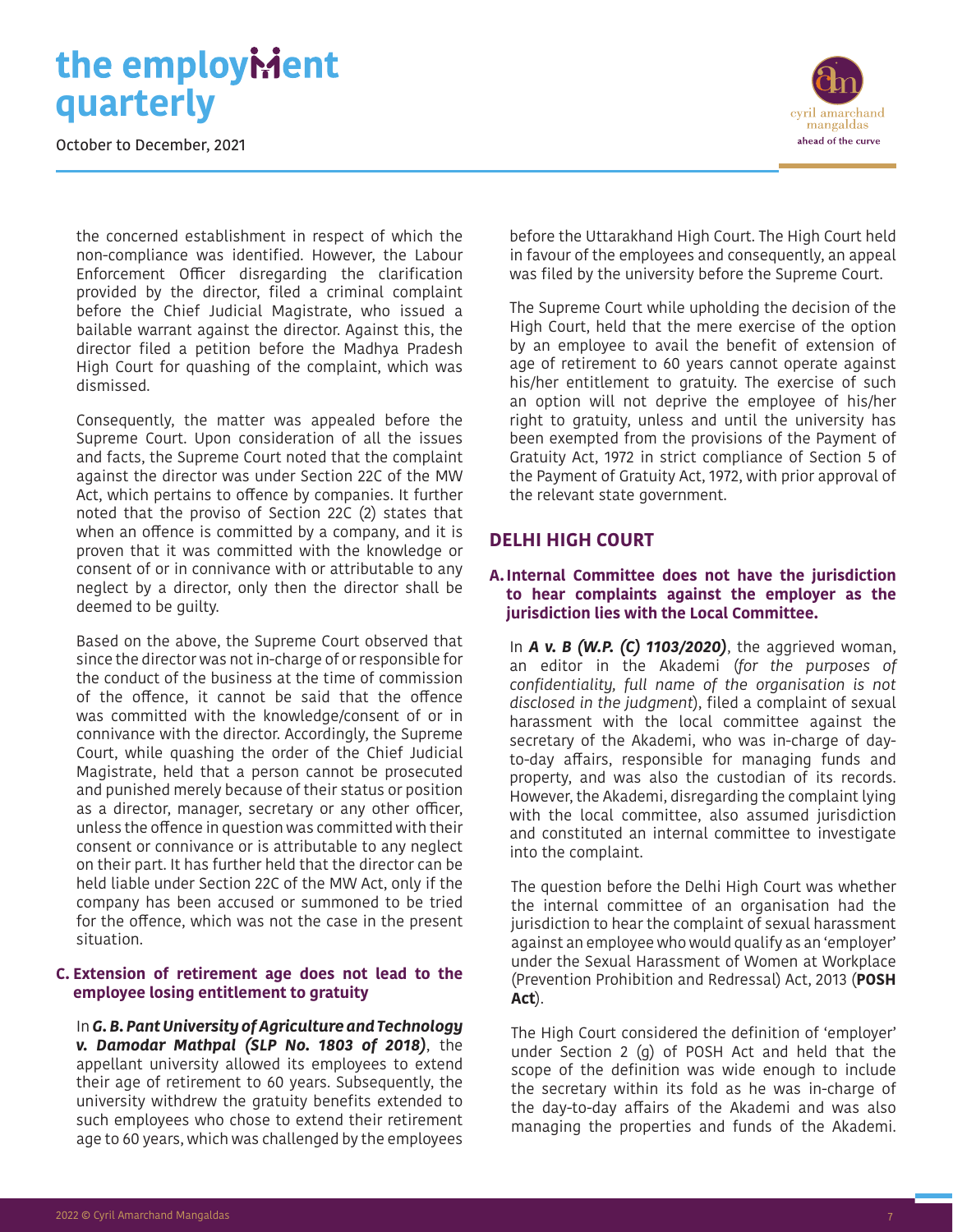October to December, 2021



Accordingly, the High Court held that the complaint of sexual harassment against the secretary could only be entertained by the local committee, in accordance with the POSH Act and the internal committee constituted by the Akademi did not have the jurisdiction to investigate the compliant. It further held that the findings of the internal committee are void for lack of jurisdiction.

#### **TELANGANA HIGH COURT**

**A.An educational institute will not fall under the purview of the Telangana Shops and Establishments Act, 1988.** 

In *The St. Anns College for Women v. State of Telangana (W.A. No. 747 of 2019*), the primary

question before the High Court was whether an educational institute would fall within the meaning of 'establishment' under Section 2 (10) of the Telangana Shops and Establishments Act, 1988.

The High Court referred to the judgment of the Supreme Court in Ruth Soren v. Managing Committee (2001 2 SCC 115), wherein it was held that an educational institution does not fall under the scope of an 'establishment' as defined under the Bihar Shops and Establishments Act, 1953. The High Court observed that the definition of 'establishment' under both the aforementioned local shops and establishment acts is similar and accordingly, held that an educational institute would not fall within the meaning of 'establishment' under Section 2(10) of the Telangana Shops and Establishments Act, 1988.

\*\*\*\*